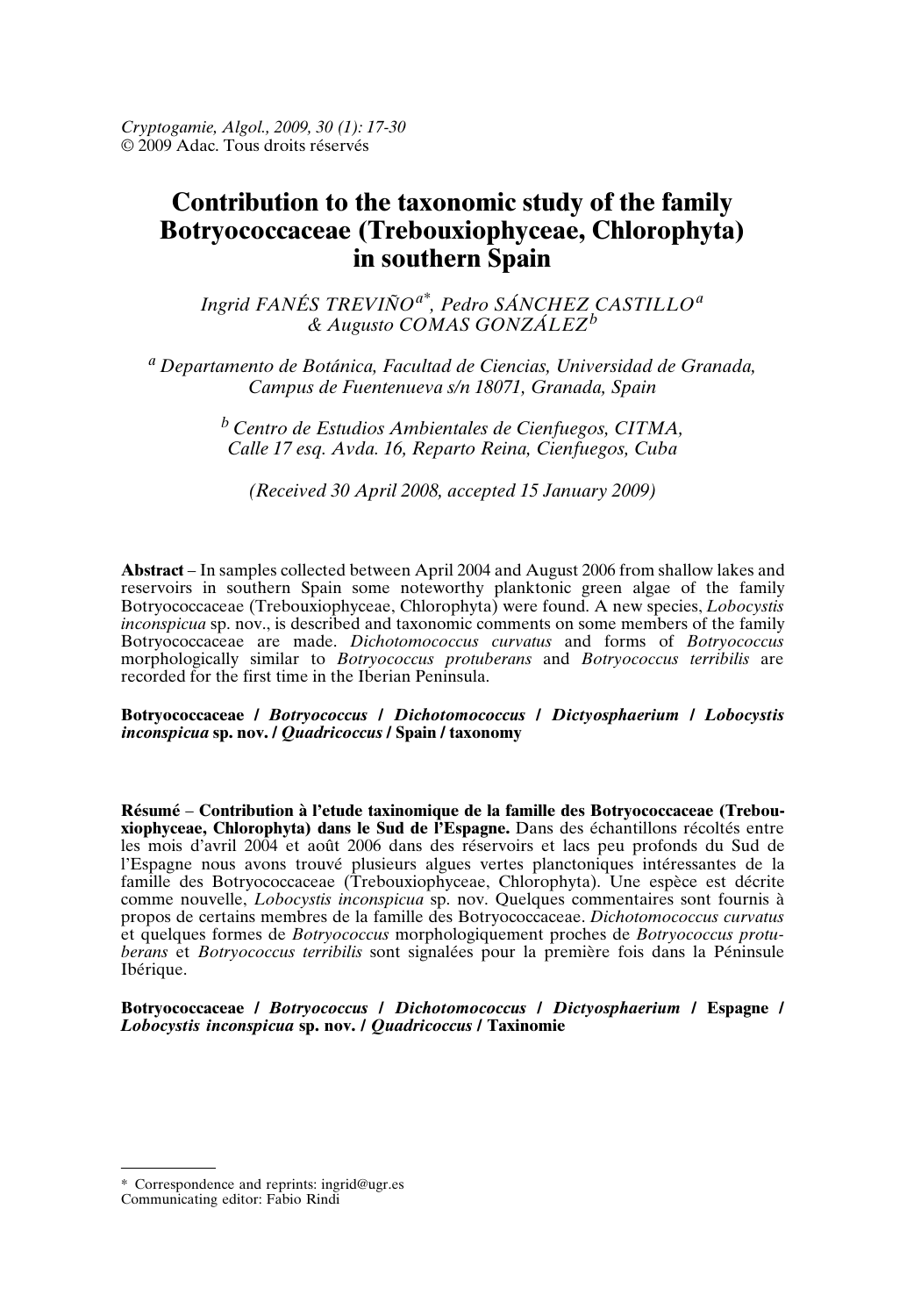## **INTRODUCTION**

Ultrastructural and molecular phylogenetic studies of the order Chlorococcales *sensu lato*, to which the family Botryococcaceae Wille 1909 belongs, have revealed that this group is not monophyletic (Pickett-Heaps & Marchant, 1972; Melkonian, 1980, 1990; Ettl & Komárek, 1982; Komárek & Fott, 1983; Hoek *et al*., 1988; Friedl, 1995, 1997). These algae represent a mixture of organisms belonging to different evolutionary lineages, *i.e.* the two main classes of unicellular green algae: the Chlorophyceae and the Trebouxiophyceae. The conflict between traditional classification schemes based on morphology and new molecular genetic information on the higher taxonomic groups has led to a situation of great taxonomic complexity. Molecular studies have placed some of the families of the traditional Chlorococcales in either of the two classes, but in the case of the Botryococcaceae there is not yet a comprehensive molecular treatment available for the whole family. Only some DNA sequences of the species *Botryococcus braunii* Kützing (Sawayama *et al*., 1995; Okada *et al*., 2000; Senousy *et al*. 2004; Kagiwada *et al*., 2005) and *Dictyosphaerium pulchellum* Wood (Krienitz *et al*., 2004) have been produced and, as result, these species have been placed in the class Trebouxiophyceae.

Since no molecular data are available for any other taxon, it is not clear whether the family Botryococcaceae is monophyletic or not. In the present study, we continue to accept the traditional concept of this family (*sensu* Komárek & Fott, 1983) as there are no molecular data refuting it. However we consider it as belonging to the class Trebouxiophyceae rather than the class Chlorophyceae because we feel that molecular data support the placement in this class of *B. braunii*, the type species of the genus and family. Under the traditional concept, this family includes genera constituted by irregular colonies that live free-floating or fixed to a substratum, with cells united by mucilaginous peduncles or branches formed by old, more or less gelatinized maternal cell walls. The cells are spherical, oval, ovoid to ellipsoidal, and show a parietal chloroplast, with or without a pyrenoid. The reproduction is asexual, exclusively by means of autospores; sexual reproduction by oogamy has been reported only in one species of *Dictyosphaerium* (Iyengar & Ramanathan, 1940, cited by Komárek & Fott, 1983).

Some interesting representatives of the family were found in samples collected from several localities of southern Spain This study presents the results of our observations on these algae based on morphological features observed using light microscopy.

## **MATERIALS AND METHODS**

Samples from different localities of southern Spain (Table 1) were collected during the periods April-August in 2004, 2005 and 2006. Samples were collected for qualitative analysis by horizontal net sampling, using a  $25 \mu m$ -pore plankton net 1 m long, and 30 cm. After collection, the samples were fixed with formaldehyde. At the time of sampling, pH, conductivity, and water temperature were measured *in situ* with a multi-parametric probe pH/Cond 340i WTW 82362. Taxonomic identifications were based on observations made with a Zeiss Axiovert 35 inverted light microscope.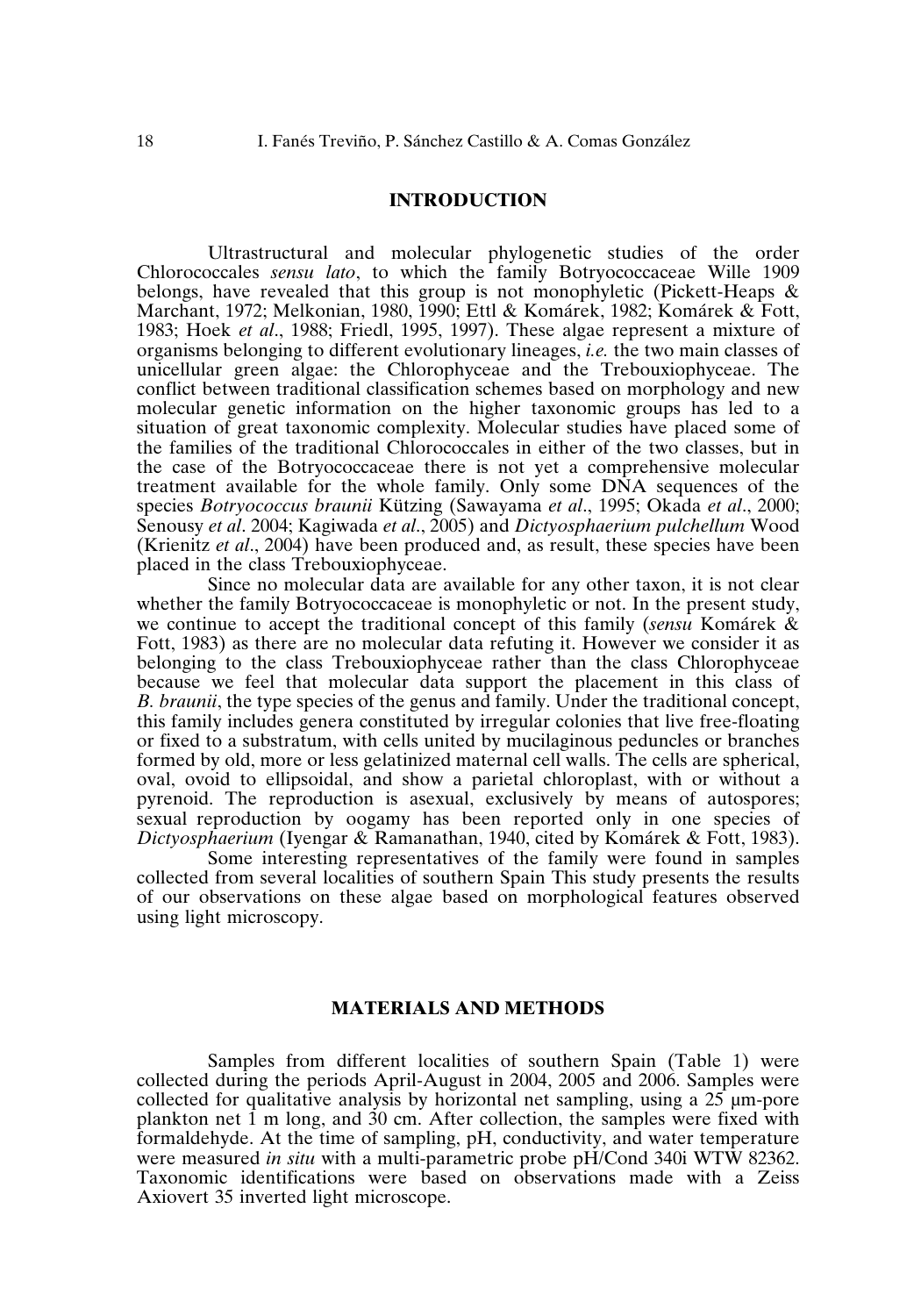| Code           | Locality                        | Province | Temperature<br>$({}^oC)$ | PH                       | Conductivity<br>$(\mu S/cm)$ |
|----------------|---------------------------------|----------|--------------------------|--------------------------|------------------------------|
| 1              | Laguna de Mojón Blanco          | Albacete | 15                       | 9.1                      | 70782                        |
| $\overline{c}$ | Balsa de Barjalí                | Almería  | 22                       | 8.8                      | 198                          |
| 3              | Balsa de Caparidal              | Almería  | 24                       | 8.3                      | 177                          |
| $\overline{4}$ | Embalse del Almanzora           | Almería  | $9-15$                   | $7.2 - 8.5$              | 2100-2310                    |
| 5              | Balsa del Sabinar               | Almería  | 19.2                     | 9                        | 102                          |
| 6              | Embalse de la Albuera de Feria  | Badajoz  |                          |                          |                              |
| 7              | Laguna de Maguilla              | Badajoz  |                          |                          |                              |
| 8              | Navajo de Matanegra             | Badajoz  |                          |                          |                              |
| 9              | Laguna Grande, arroyo de la Luz | Cáceres  | 24                       | 9.7                      | 153                          |
| 10             | Embalse de los Hurones          | Cádiz    | 10.7-27.1                | 7.4-8.56                 | 501-558                      |
| 11             | Laguna de Montellano            | Cádiz    | 30.3                     |                          | 12380                        |
| 12             | Embalse de Guadalmellato        | Córdoba  | 26.6                     | 8.7                      | 260                          |
| 13             | Laguna Amarga                   | Córdoba  | 25.2                     | 8.4                      | 7920                         |
| 14             | Laguna de Zóñar                 | Córdoba  | 23.2                     | 8.49                     | 2650                         |
| 15             | Embalse de Iznájar              | Córdoba  | 20.3                     | 8.7                      | 971                          |
| 16             | Embalse de Guadalén             | Jaén     |                          | $\overline{\phantom{0}}$ |                              |
| 17             | Laguna de Garcíez               | Jaén     | 18.8                     | 8.9                      | 3100                         |
| 18             | Laguna de las Pedrizas          | Málaga   | 26.1                     | 7.96                     | 2720                         |
| 19             | Laguna Grande de Archidona      | Málaga   | 27.4                     | 8                        | 3830                         |
| 20             | Pantano de Algeciras            | Murcia   | 28.5                     | 8.1                      | 1360                         |
| 21             | Embalse de Alcalá del Río       | Seville  | 25                       | 7.8                      | 880                          |
| 22             | Embalse de Cala                 | Seville  | 28.2                     | 9.4                      | 235                          |
| 23             | Embalse de la Marciaga          | Seville  |                          | $\overline{\phantom{0}}$ |                              |

Table 1. Physical-chemical parameters in the localities studied here.

## **RESULTS AND DISCUSSION**

Details of collection localities and physical-chemical parameters measured are presented in Table 1. The taxa found were as follows.

## *BOTRYOCOCCUS* Kützing 1849

This is a frequent genus in the plankton of waters with different ecological characteristics and wide geographical distribution, even as an important element in blooms and water discolorations. Its taxonomy is complex and the circumscription of its species is difficult.

Komárek & Marvan (1992) recognized 9 species in the genus. They also reported some other morphological forms that they were not able to refer to any known species. Those authors established the diagnostic features for each species; however, our observations suggested that many of those features were not always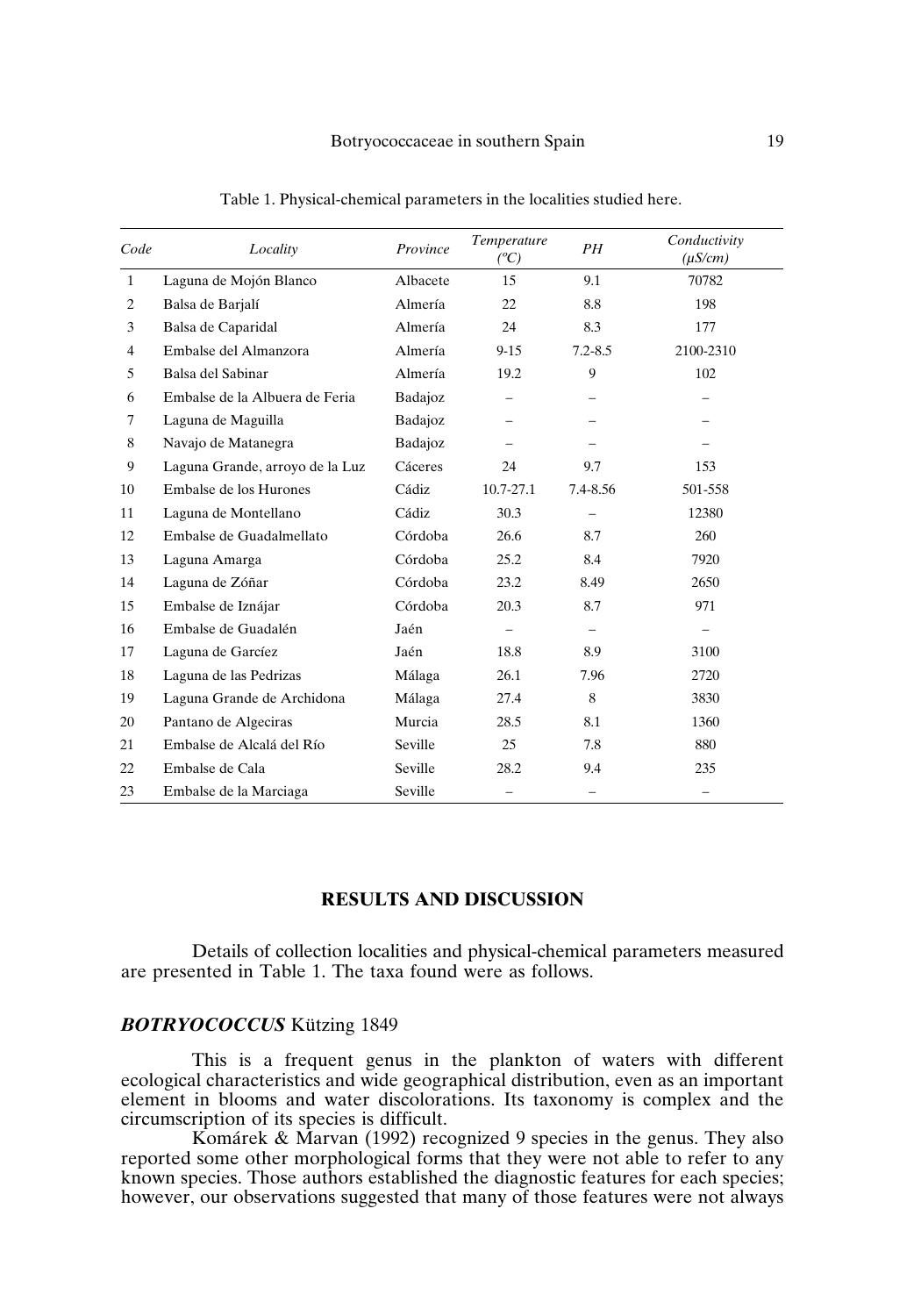detectable in natural populations or they were so variable that our populations could not be referred unambiguously to any of the species described. Nevertheless, we were able to recognise the following species in our material.

## *Botryococcus braunii* Kützing 1849 **Figs 1a, b**

Colonies irregular, compact or consisting of subcolonies connected by mucilaginous strings, up to  $107 \mu m$  in diameter, composed by numerous cells arranged more or less radially, immersed completely inside the colony or emerging by up to 2/3 of their length; cells narrowly oval, obovoid to subcylindrical,  $5.5-8 \times 3-3.8$  µm in size; chloroplast parietal, with an inconspicuous pyrenoid; reproduction by 2 autospores.

Localities: 5, 17.

Based on the circumscription of Komárek & Marvan (1992) for this species, the specimens from the Laguna de Garcíez do not show the typical mucilaginous caps that cover the distal ends of the cells, while in the population from the Balsa del Sabinar they were observed albeit rarely. In the populations found by Koreiviené & Kasperovičiené (2003) in lakes of Lithuania, the caps were also hardly visible. Their colonies were of higher dimensions and had larger cells.

## *Botryococcus* cf. *protuberans* W. *et* G. S. West 1905 **Figs 1c, d**

Irregular colonies 25-64.8 µm wide, elongated in one direction or later in relatively dense agglomeration, generally composed of cell groups connected by more or less narrow mucilaginous tracts, 1.0-4.1 µm wide; cells obovoid, 5.5-8.5  $\times$ 3.8-5.4 µm, completely merged within the colony or emerging from the periphery by 1/3 of their length; chloroplast parietal; pyrenoids or similar structures not observed; reproduction by 2 autospores.

Localities: 8.

The specimens of our population (Navajo de Matanegra, Badajoz) were referred to this species mostly based on the gross morphology of the colonies rather than the shape or position of the cells in it. The irregular colonies were elongated in one direction, and composed of cell groups connected by relatively long mucilaginous strings. In the typical *B. protuberans* (at least in the tropical populations referred to this species: Komárek & Marvan, 1992) the elongatedobovoid to cylindrical cells usually emerge from the colony surface, their mucilaginous sheaths covering only 1/3 of the cells; cells totally merged in the colony are also occasionally present, but with low frequency. In our samples, the examined specimens had obovoid cells, somewhat elongated and smaller, emerging from the colony by up to 1/3 of their length.

## *Botryococcus* cf. *terribilis* Komárek *et* Marvan 1992 **Figs 1e, f**

Syn.: *B. braunii* Kützing 1849 *sensu* Margalef *et al*. 1977, Fig. A-18: 1-3; *B. braunii* Kützing *sensu auctorum.*

Multicellular colonies, irregular, 41-105 µm in diameter, with densely agglomerated cells arranged more or less radially at the periphery of the colony, occasionally completely covered or, but usually emerging from the colony surface by 1/3 to 1/2 of their length; margins of the colonies often with mucilaginous appendices, short or relatively long, irregular; cells ovoid,  $5-9 \times 4-7$  µm; parietal chloroplast with a distinguishable structure similar to a pyrenoid; reproduction by 2 autospores.

Localities: 2, 6, 9, 10, 11, 13, 14, 15, 19, 20.

This was probably the most frequent species in our samples. It could be identified based on colony morphology, especially the presence of mucilaginous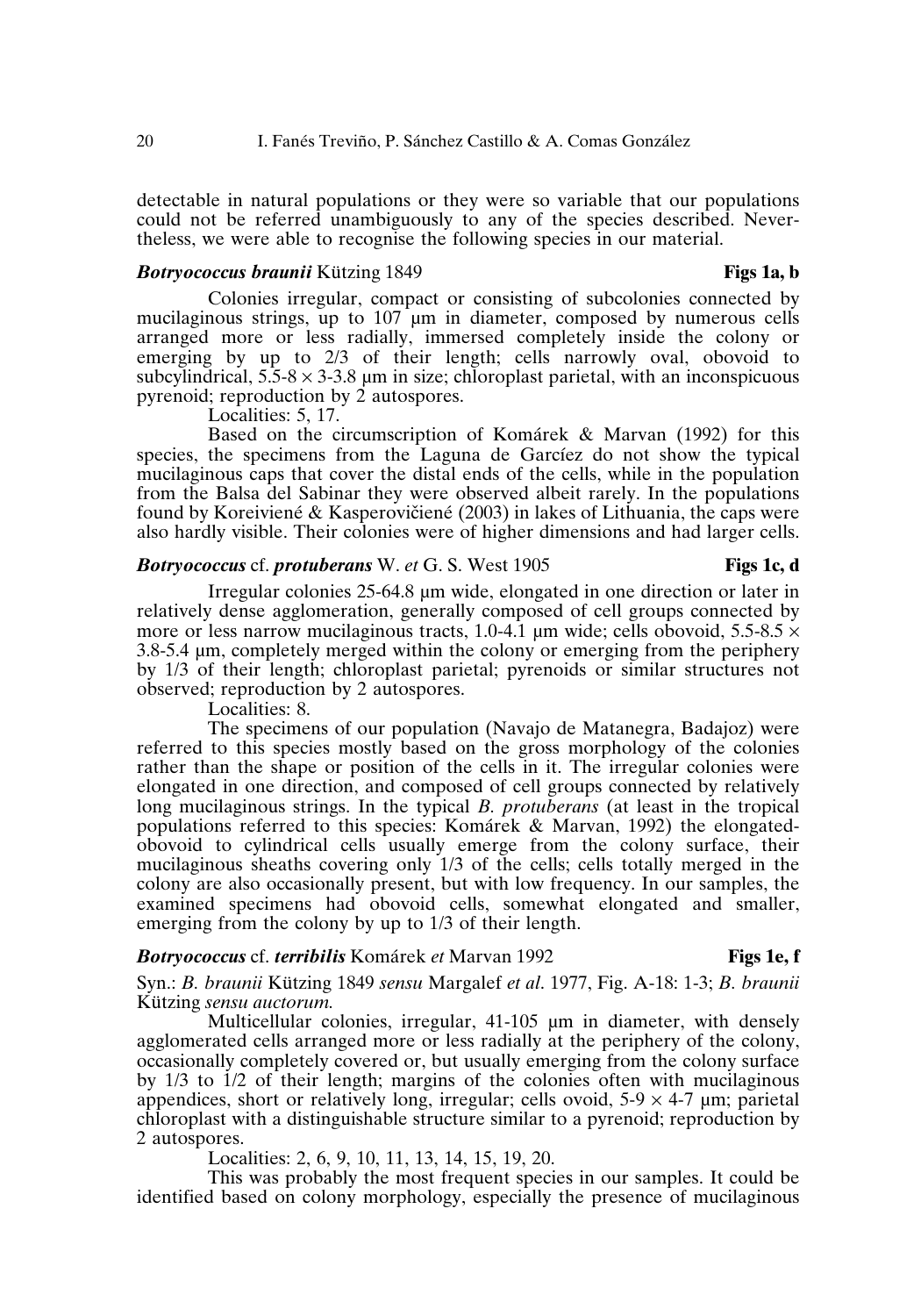

Figs 1a-f. Light micrographs of *Botryococcus* taxa. **1a, b.** *Botryococcus braunii*. **1c, d.** *Botryococcus* cf. *protuberans*. **1e, f.** *Botryococcus* cf. *terribilis*. Scale bars = 5 µm.

appendages at its margins and the cell density within the colony. As described in the literature consulted here, *B. terribilis* has greater cells in relation to the colony diameter in comparison with *B. braunii*, where the cells are smaller relatively to the colony diameter (and therefore the latter has a comparatively higher number of cells).

The cell shape and size of our specimens also agree well with this species. Our material, however, differs in the degree of inclusion of the cells within the colony. In agreement with Komárek & Marvan (1992), in the typical *B. terribilis* the cells are usually embedded in the colony, and only exceptionally do the cell apices emerge somewhat from the margins of the colony. In our populations this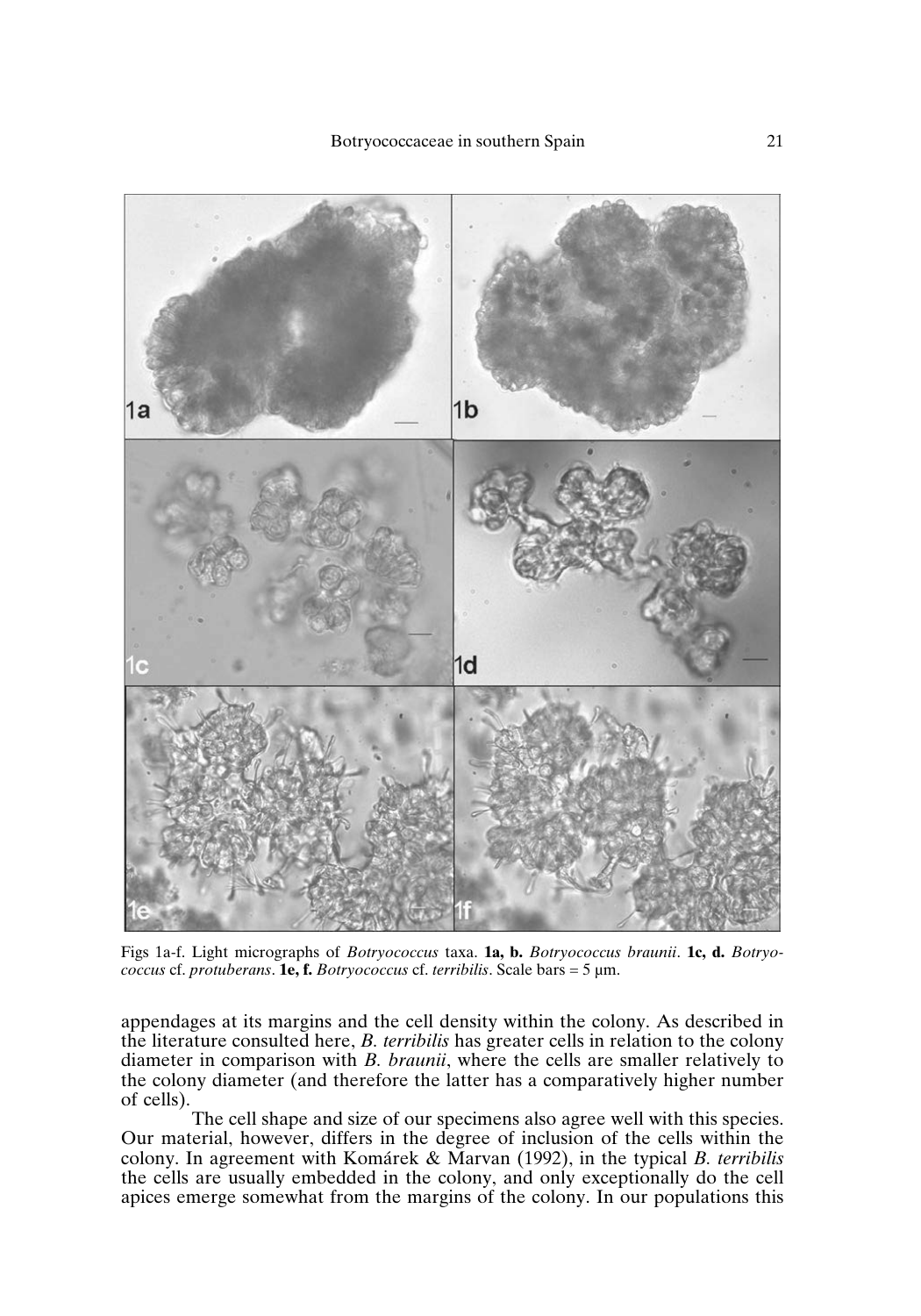feature is highly variable. The variability of this character has been also noted in collections from Brazil and Cuba (Comas, unpublished observations).

Another species closely related to *B. terribilis* is *B. neglectus* (W. *et* G. S. West) Komárek *et* Marvan, which also shows formation of mucilaginous appendages in the colony margins. However, the marginal mucilaginous appendages are not exclusive of these two species, as they also appear in *B. australis* Komárek *et* Marvan (Comas & Pérez Baliero, 2002). Following the original diagnosis of *B. neglectus* (Komárek & Marvan, 1992), the species has colonies and cells of smaller dimensions, as well as a particular ecology and distribution (from oligo- to mesotrophic waters from the temperate regions of the Northern Hemisphere).

In our samples the most frequent species of the genus was *B. terribilis*, while in the samples from Lithuania collected by Koreiviené  $\&$  Kasperovičiené (2003) the most frequent species was *B. braunii*. This suggests the possibility that *B. terribilis* may be favoured in warm regions.

## **DICHOTOMOCOCCUS** Koršikov 1928

This genus was transferred to the class Xanthophyceae (Fott & Komárek, 1960), but later Hindák (1978) transferred it back to Chlorophyceaebased on the presence of chlorophyll *b*.

## **Dichotomococcus** curvatus Koršikov 1939 **Figs 2a, b Figs 2a, b**

Colonies with 2 to numerous cells attached by a more or less dichotomouslybranched system, sometimes inconspicuous, constituted by mucilaginous remnants of mother-cell walls, with a common colourless mucilaginous sheath. Cells elongated and ovoid or ellipsoidal, slightly curved in their basal part, rounded at the proximal end, and progressively acute and truncated at the distal one. Chloroplast situated in the convex side of the cell. Dimensions: cells  $6.3-8.1 \times 2-2.8$  µm; colonies up to 41 µm wide.

Localities: 16, 21.

## *Dictyosphaerium* Nägeli 1849

This genus is one of the most frequently found in plankton and is very frequently cited both in floristic and limnological investigations. However, in spite of wide occurrence species identification is often difficult because the diagnostic characters established in the most recent monograph of this genus (Komárek & Perman, 1978), are not easily detectable. According to these authors, water bodies of different latitudes and ecology contain different morphological types defined as separate species under the names of *D. ehrenbergianum* Nägeli and *D. pulchellum* Wood. A great number of populations attributed to these species correspond in fact to *D. tetrachotomum* Printz sensu Komárek & Perman (1978).

In the tropics, many populations do not correspond closely to any species as circumscribed by the above-mentioned authors. It seems that the typical *D. pulchellum* is rarer, being fundamentally replaced by *D. tetrachotomum* (Comas, 1996). Like ours, many tropical populations cannot be identified with certainty, especially those constituted by less dense colonies with ellipsoidal cells, apparently attached to the mucilaginous tracts at one end (perhaps young cells), in which the presence or absence of pyrenoids in the chloroplasts is difficult to establish with certainty.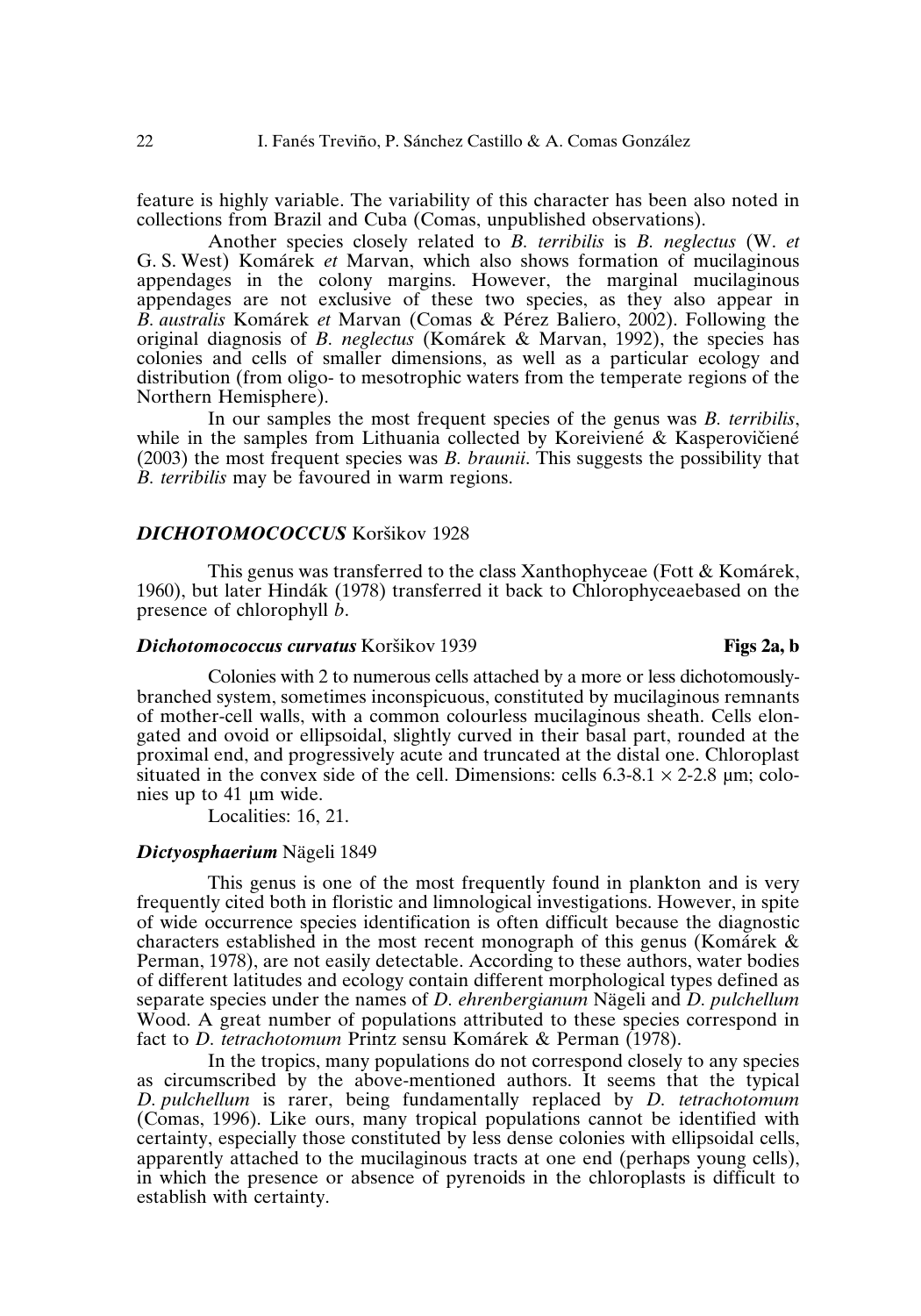

Figs 2a-f. Light micrographs of *Dichotomococcus* and *Dictyosphaerium* taxa. **2a, b.** *Dichotomococcus curvatus*. **2c.** *Dictyosphaerium* cf. *ehrenbergianum.* **2d, e.** *Dictyosphaerium pulchellum*. **2f.** *Dictyosphaerium tetrachotomum*. Scale bars = 5 µm.

There is an urgent need for a detailed general study of this genus based on material from different latitudes (especially from the tropics), in order to establish improved morphological criteria for delimiting species. In our samples we recognized the following taxa.

## *Dictyosphaerium cf. ehrenbergianum* Nägeli 1849 **Fig. 2c**

Free-floating colonies, composed of 4-16 cells from oval or ellipsoidal to almost cylindrical, united by their longitudinal axes to the mucilaginous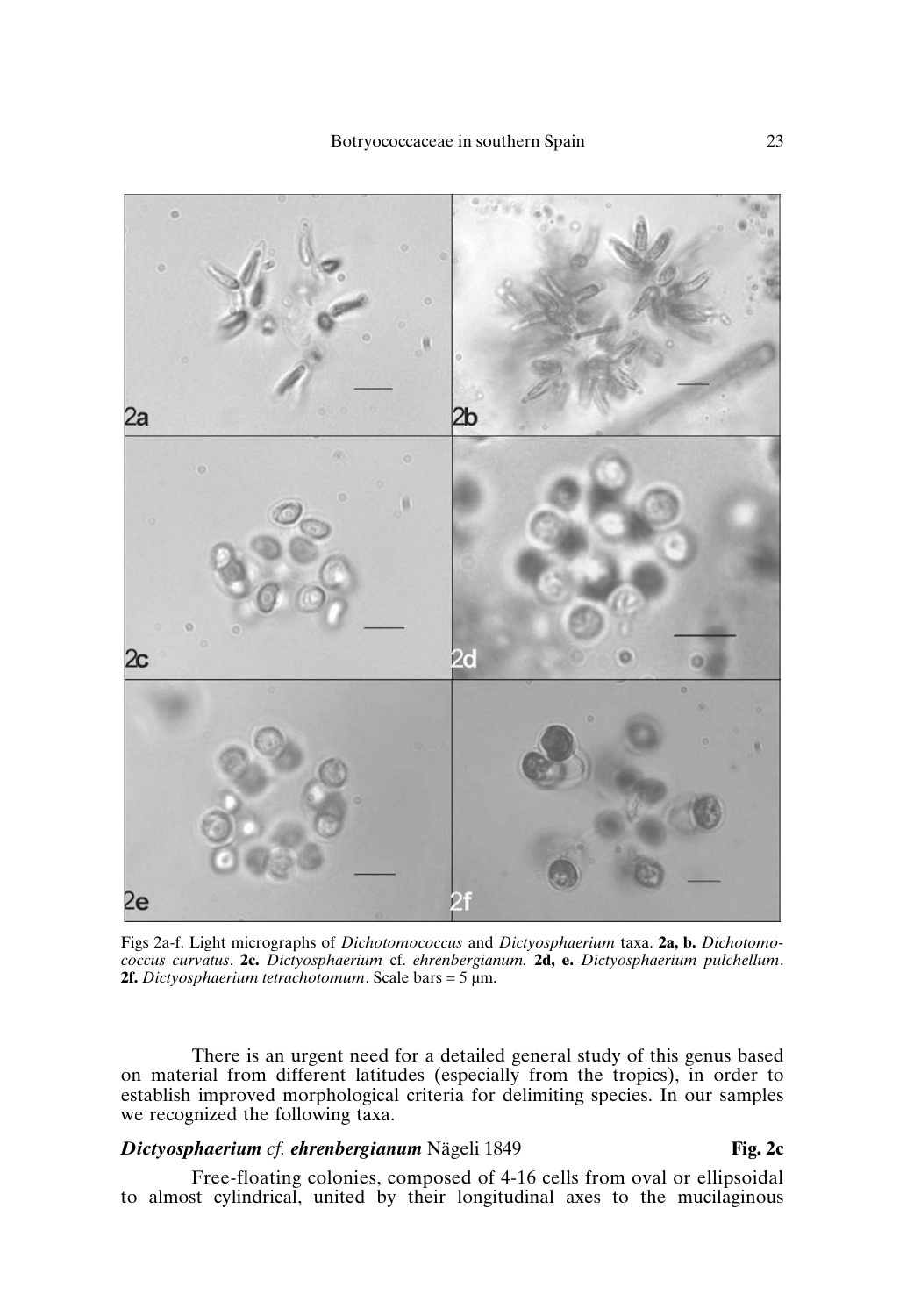peduncles; parietal chloroplast, cup-shaped, located in the basal portion of the cells, with a pyrenoid; reproduction mostly by 4 autospores with a cruciate arrangement inside the mother cell, which are released by gelatinization of the wall. Dimensions: colonies up to 19.6 um in diameter, young cells  $4.5{\text -}4.8 \times 3.2{\text -}4.8$ 3.6 µm.

Localities: 16.

The population studied was not typical (Komárek & Fott, 1983), most likely because it consisted mostly of young (and therefore smaller) colonies and cells, and it did not show any dense colonies (with higher number of cells), with somewhat elongated, subcylindrical cells.

*D. ehrenbergianum* has been erroneously reported for tropical or warmer waters; the typical *D. ehrenbergianum* seems to be typical of clean waters in the northern temperate zones, less frequent than *D. pulchellum* (Komárek & Fott, 1983).

## *Dictyosphaerium pulchellum* Wood 1872 **Figs 2d, e**

Colonies of 4-32 cells, irregularly spherical, sometimes somewhat dense; autospores and young cells irregularly oval or ellipsoidal, the adults spherical; chloroplast parietal, cup-shaped, with a pyrenoid; reproduction by 4 autospores. Dimensions: colonies up to  $27.7 \mu m$  of diameter; cells 2.7-4.3  $\mu m$ .

Based on their size, the populations studied correspond to the var. *minutum* Deflandre 1926.

Localities: 6, 18.

This species (as circumscribed by Komárek & Perman, 1978) does not appear to be requent, and it has probably been confused with *D. tetrachotomum*. It appears to prefer clean waters, although it has also been documented in tropical eutrophic water bodies (Tavera *et al*., 2000; Comas *et al*. 2007). In samples from Lithuanian lakes (Koreiviené & Kasperovičiené, 2003) *D. pulchellum* is the most frequent species of the genus, while in southern Spain *D. tetrachotomum* is more abundant.

## *Dictyosphaerium tetrachotomum* Printz 1914 **Figs 2f, 3a, b**

## Colonies with 4-32 cells, spheroid or irregular; cells connected by gelatinous remnants of the mother cell wall of different length and width, which branch more or less in two; young cells ovoid, somewhat asymmetric; the adults oval, widely oval to irregularly spheroid, asymmetric, arranged slightly obliquely or with their narrower ends on the mucilaginous tracts more or less forking; chloroplast parietal, cup-shaped, with pyrenoid; reproduction by 4 autospores which rotate ca.  $180^{\circ}$  when released from the mother cell wall. Dimensions: cells  $4-8 \times 2.9 - 6.4 \text{ }\mu\text{m}$ .

Localities: 3, 4, 6, 7, 10, 23.

This was the most frequent species in our samples. It differs from *D. pulchellum* (with which it has been frequently confused) for its more or less oval, asymmetric adult cells, joined basally to the mucilaginous tracts and for the 180º rotation of its autospores after being released from the mother-cell wall.

At almost all localities the cell dimensions were smaller than in the type variety, more similar to the var. *fallax* Komárek 1983; but in other morphological features it did not correspond to this variety. Some populations, characterized by loose colonies with ellipsoidal cells attached by one of their ends, might belong to *D. elegans* Bachmann; however, it was not possible to establish whether they had a pyrenoid.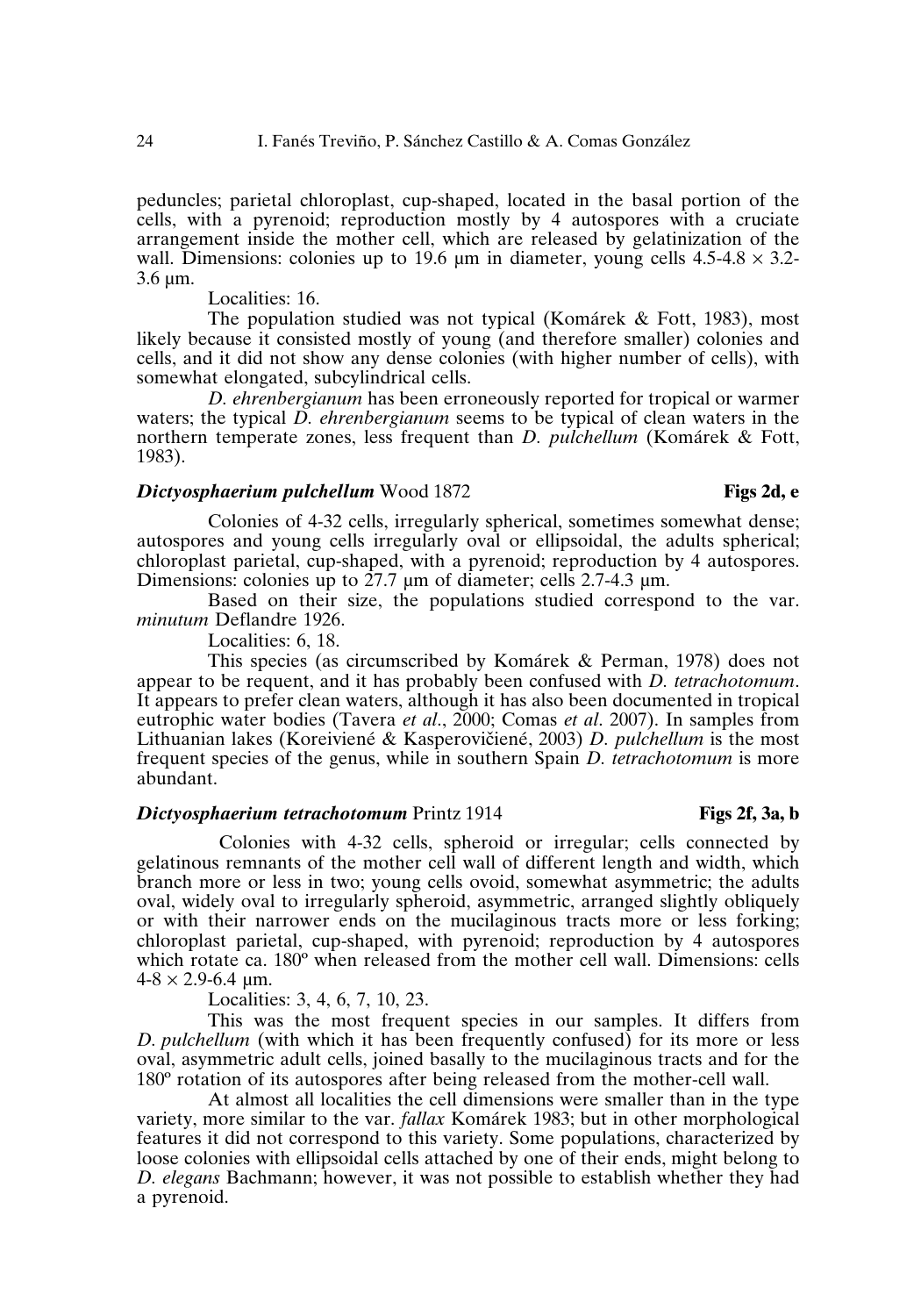

Figs 3a-f. Light micrographs of taxa of *Dictyosphaerium* and *Quadricoccus* taxa. **3a, b.** *Dictyosphaerium tetrachotomum*. **3c, d.** *Dictyosphaerium* cf. *subsolitarium*. **3e, f.** *Quadricoccus ellipticus*. Scale bars =  $5 \mu m$ .

## *Dictyosphaerium cf. subsolitarium* Van Goor 1924 **Figs 3c, d**

Syn.: *Dictyosphaerium simplex* Skuja 1956 non *D. simplex* Koršikov 1953.

Colonies small, irregular, composed of 4-16 cells, surrounded by a thin colourless mucilaginous sheath; cells more or less separate, attached by mucilaginous peduncles of variable width, delicate, often barely visible; autospores and young cells oval, the adults irregularly spherical; parietal chloroplast, cup-shaped, basal; pyrenoid not detected; reproduction by 2-4 autospores which are released by gelatinization of the mother-cell wall. Dimensions: 1.9-4.1 µm in diameter, colonies up to 28 µm in diameter.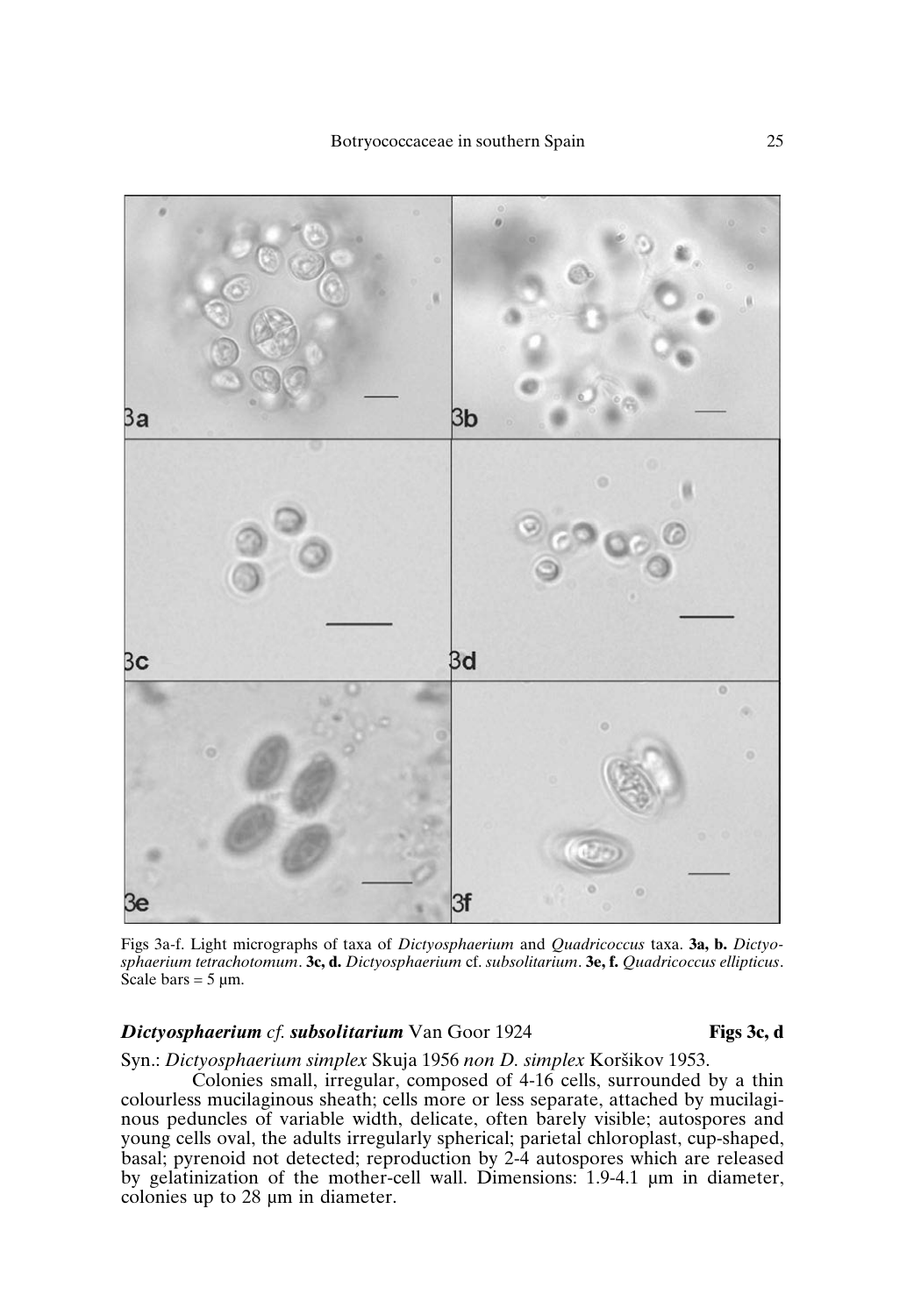Localities: 4, 22.

The population studied corresponds well with this species, except for the absence of the pyrenoid.

## *QUADRICOCCUS* Fott 1948

## *Quadricoccus ellipticus* Hortobágyi 1973 **Figs 3e, f**

Colonies free-floating, composed of 2-4 cells arranged more or less cruciately on the margins of the empty mother cell walls, surrounded by a delicate mucilage, colourless and deliquescent. The remnants of the mother-cell walls sometimes form a branched system. Cells elliptical, with the ends rounded, cell wall smooth, parietal chloroplast with a clearly visible pyrenoid; reproduction by 2-4 autospores released by rupture of the mother-cell wall and remaining joined at a pole or a side to the remnants of the mother-cell wall. Dimensions: cells 6-9.4  $\times$  3-4.9 um.

Localities: 12, 21.

## *LOBOCYSTIS* Thompson 1952

The genus *Lobocystis* is characterized by the presence of free-floating colonies, composed of several groups of 2 cells which are united by mucilaginous, band-shaped branches originating from the gelatinized mother-cell walls. Around the isolated cells (and at times also around the whole colony) there are thin or wide mucilaginous sheaths. The old mother-cell walls stem approximately from the centre of the colony. The cells can be oval, ovoid, ellipsoidal to ovalcylindrical. They show 1 or 2 chloroplasts with a pyrenoid surrounded by starch. During reproduction the protoplast divides transversally in 2, which later develop as autospores. These remain inside the dilated mother-cell wall, which elongates in the form of a mucilaginous split band. The colonies contain variable numbers of cells and are formed by repeated partitions and the formation of autospores. Type species: *L. planctonica* (Tiff. & Ahlstr.) Fott 1975 (= *Dictyosphaerium planctonicum* Tiff. et Ahlstr. 1931, *L. dichotoma* Thompson 1952).

The genus was originally described based on *L. dichotoma* (Thompson, 1952), but later Fott (1975) suggested that this species is identitical with *Dictyospherium planctonicum* described by Tiffany & Ahlstrom (1931). It is not clear whether *D. planctonicum* is identical to *L. dichotoma*, although the concept of Fott (1975) continues to be accepted (Comas & Pérez, 2002).

So far this genus includes three well-defined species: *L. planctonica* (Tiff. & Ahlstr.) Fott, *L. neodichotoma* Izaguirre 1991 and *L. fottiana* Comas, Pérez et Novelo *in* Comas & Pérez 2002.

In samples from the Laguna de Mojón Blanco, Albacete, we found a population with features corresponding to the genus *Lobocystis*; however, based on its morphological features it could not be assigned to any of the species currently included in this genus. For these reasons, we believe that our population represents a new species which we describe here as *Lobocystis incospicua* sp. nov.

## *Lobocystis inconspicua* **Fanés Treviño, Sánchez-Castillo** *et* **Comas-González** sp. nov. **Figs 4a-f, 5 a-c**

**Diagnosis:** *Coloniae parvae, natantes, 2-4-(8) cellulatae, plus minusve elongatae, cellularum binarum aggregatarum compositae, interdum cum tegumento*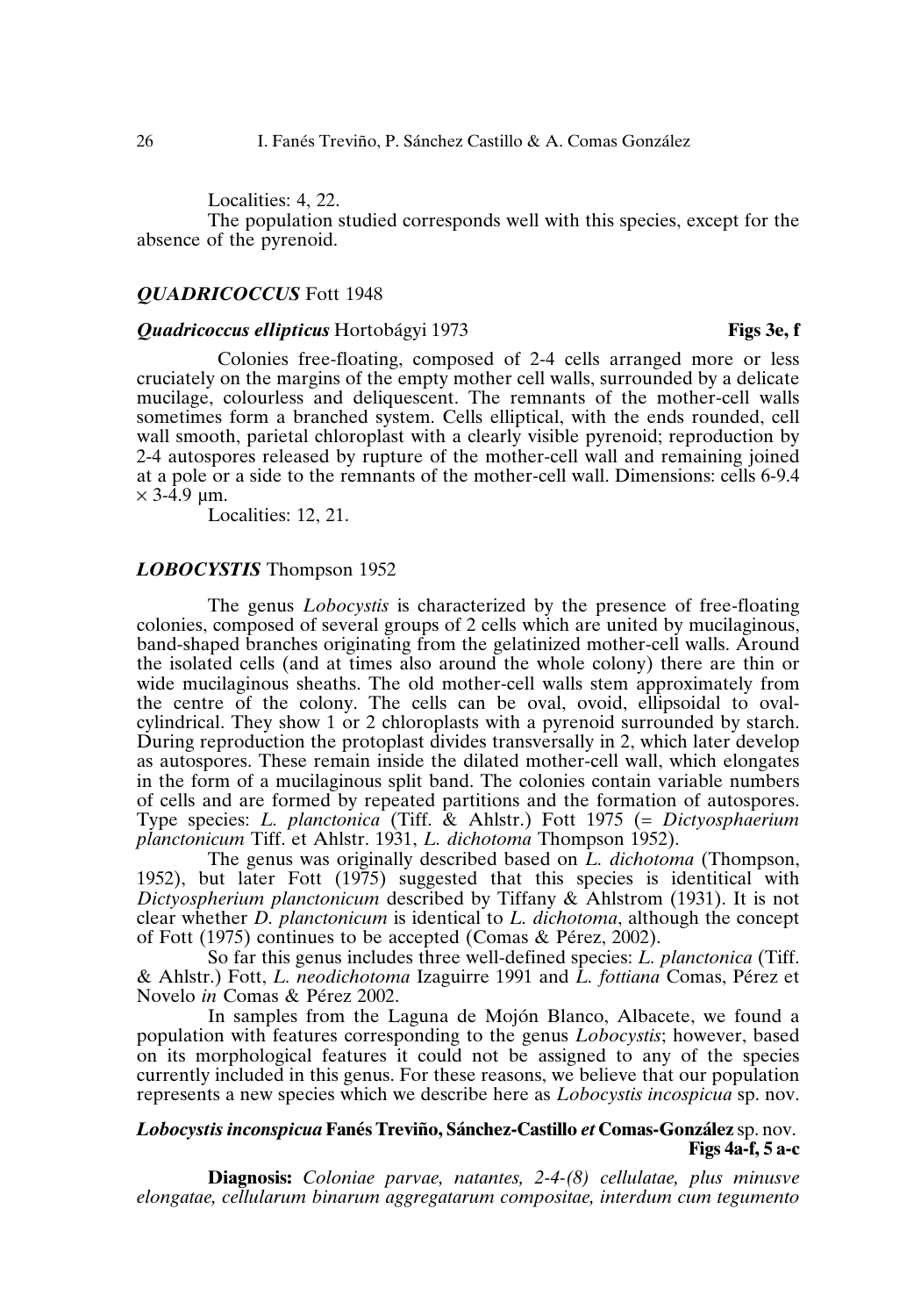

Figs 4a-f. Light micrographs of *Lobocystis inconspicua*. Scale bars = 5 µm.

*mucoso indistincto, homogeneo. Paria cellularum intra membranam maternam, partim gelatinosam, remanentia; cellulae binae parallelae, ad extremitates membranae locatae. Cellulae oviformes, cylindrice-ovales vel paene cylindricae in visione laterali, sphericae in visione polari; chloroplastum unum, parietale, cum pyrenoide distincto. Propagatio autosporis binis, parallelis intra membranam maternam. Dimensiones: coloniae 7.5-28 µm latae; cellulae 3.2-6* × *2.2-3.8 µm; autosporae 2.2- 3.3 µm latae.*

*Holotypus: GDA 3736 (figura nostra 5a).*

*Locus typicus: in plancto lacus Mojón Blanco, Albacete, Hispania, 20 Martio 2006.*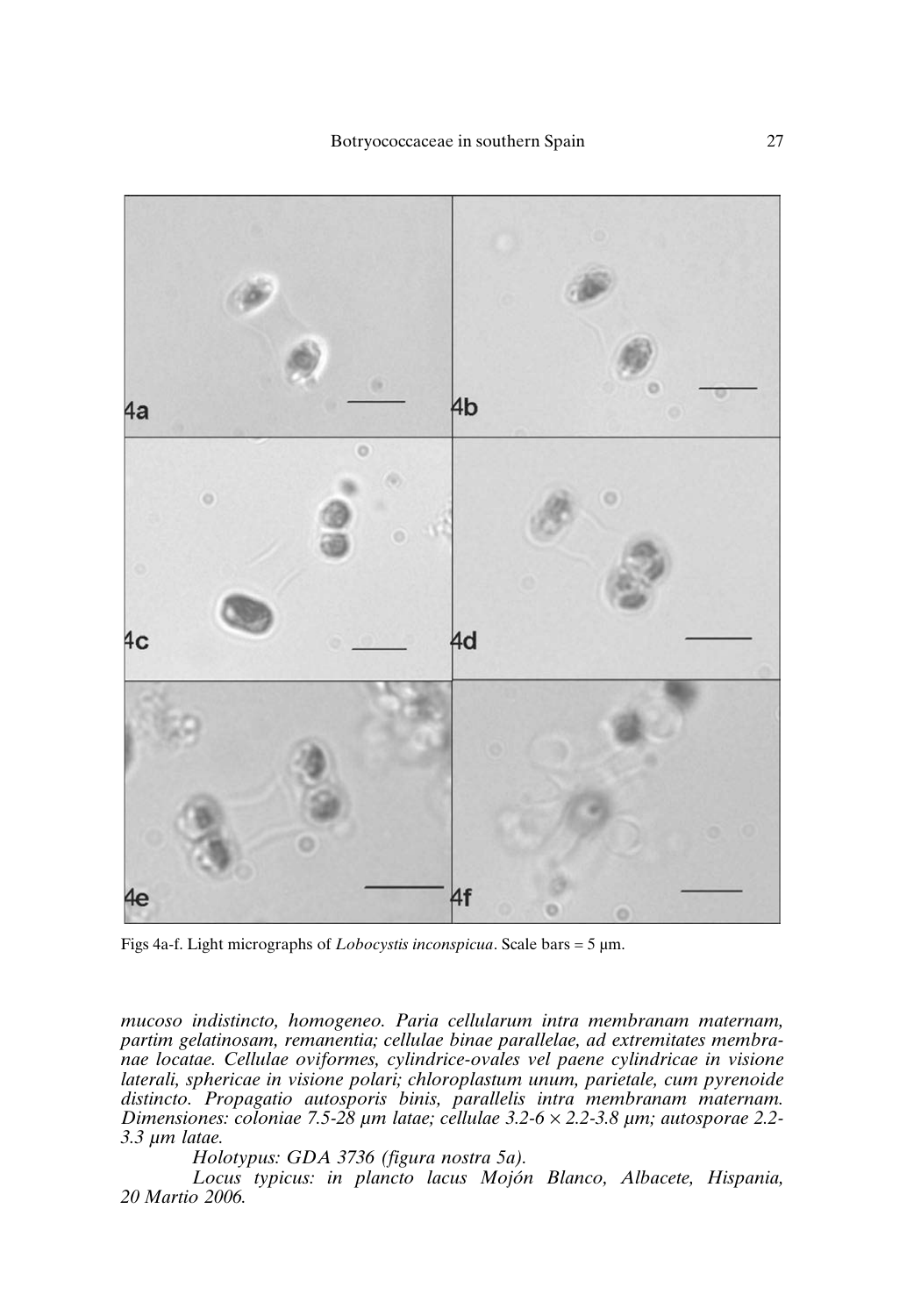

Figs 5a-c. Line drawings of *Lobocystis inconspicua*. Scale bar = 10 µm.

Colonies small, free-floating, consisting of 2-4 (8) cells, more or less elongated, formed by grouped pairs of cells, sometimes surrounded by an indistinct, homogeneous, mucilaginous sheath. Pairs of cells remaining in the partially gelatinized mother-cell's wall; cells of each pair located at the extremities of the mother-cell wall, with parallel arrangement. Cell ovoid, ovoid-cylidrical or almost cylindrical in lateral view, spherical in polar view. Chloroplast single, parietal, with distinct pyrenoid. Propagation by couples of autospores, placed with parallel arrangement inside the mother-cell wall. Dimensions: colonies 7.5-28 µm wide; cells  $3.2-6 \times 2.2-3.8$  µm; autospores 2.2-3.3 µm wide.

Holotype: GDA 3736 (Figure 5a).

Type locality: in plancton in lake Mojón Blanco, Albacete, Spain, 20 March 2006.

Localities: 1.

The colonies were small, free-floating, composed of groups of two cells inside the original mother-cell wall (which was widened and elongated, partially gelatinized), located at the two ends of the wall, with a more or less parallel arrangement. Several bicellular groups were joined by short, more or less enlarged band-shaped remnants to form a common elonagated colony, consisting of 2-4-(8) cells; at times the colonies were surrounded by an inconspicuous mucilaginous sheath, hyaline, narrow and homogeneous. The cells were ovoid to almost cylindrical in lateral view, spherical in polar view, with a laminar parietal chloroplast, lateral or located at one of the cell poles, occupying 1/3 to 2/3 of the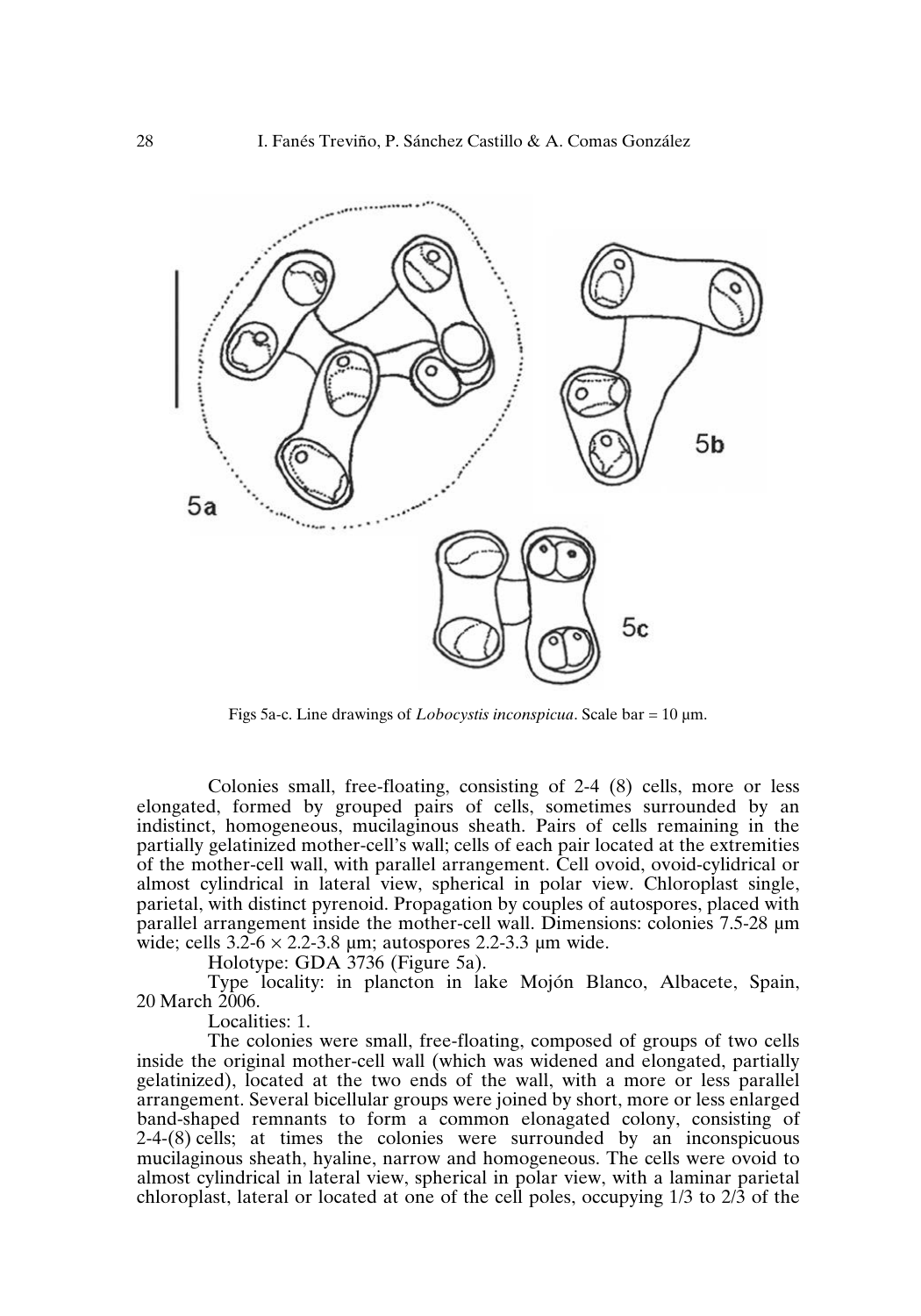cell volume, with a distinct pyrenoid surrounded by starch granules. Reproduction took place by production of 2 autospores following transverse division of the mother cell; the autospores remained more or less parallel inside the mother-cell wall, before gelatinization of the wall and release. The colonies were 7.5-28 um in diameter; the cells  $3.2 - 6 \times 2.2 - 3.8$  um; the autospores were 2.2-3.3 um wide.

The new species differs from other species of *Lobocystis* in the number of cells (the colonies of the new species are mostly formed by 2 to 4 cells, rarely 8). In lateral view the cells are ovoid to almost cylindrical and smaller than the other species, being also wider in relation to their length. As in *L. neodichotoma*, and in contrast to the other two species, the cells have only one chloroplast with a pyrenoid. In *L. fottiana* the cell shape in lateral view is similar, but the cells are much larger and more elongated, sometimes asymmetrical, and the cell wall is thickened at the ends; these features are not observable in the new species. *Lobocystis neodichotoma* is the most similar species to our new species but it differs from it in dimensions (in the new species cells of hardly reach 6  $\mu$ m, whereas in *L. neodichotoma* the cells measure between 6 and 9  $\mu$ m), cell shape (ellipsoidal to oval in *L. neodichotoma*, ovoid to almost cylindrical in the new species), number of cells per colony (higher in *L. neodichotoma*) and width of the band-shaped remnants (which is larger in our specimens).

**Acknowledgements**. This research was partly supported by a grant for university teacher training from the Ministry of Education and Science, Spain, to I. Fanés, by the Flora Ficológica de Andalucía Research Project from the Environmental Agency of Junta de Andalucía Government (Spain) and by the CICYT REN 2002-04397-C03-01/GLO Project. Finally, we thank D. Nesbitt for reviewing the English version of our text.

## **REFERENCES**

COMAS A., 1996 — Las Chlorococcales dulciacuícolas de Cuba. *Bibliotheca phycologica* 99: 1-192.

- COMAS A. & PÉREZ BALIERO M. C., 2002 Chlamydophyceae (Chlorophyceae) from Merin lagoon (Brazil-Uruguay, South America) with special references to the family Botryococcaceae. *Algological studies* 107: 49-65.
- COMAS A., NOVELO E. & TAVERA R., 2007 Coccal green algae (Chlorophyta) in shallow ponds in Veracruz, Mexico. *Algological studies* 124: 29-69.
- DEFLANDRE G., 1926 Contribution à la flore algologique de la Basse-Normandie. *Bulletin de la société botanique de France* 36: 701-717.
- ETTL H. & KOMÁREK J., 1982 Was versteht man unter dem Begriff "coccale Grünalgen"? *Archiv für Hydrobiologie*, Suppl. 60: 345-374.
- FOTT B. & KOMÁREK J. 1960 Das Phytoplankton der Teiche in Tescher Schlesien. *Preslia* 32: 113-141.
- FRIEDL T., 1995 Inferring taxonomic positions and testing genus level assignments in coccoid green lichen algae: A phylogenetic analysis of 18S ribosomal RNA sequences from *Dictyochloropsis reticulata* and from members of the genus *Myrmecia* (Chlorophyta, Trebouxiophyceae Cl. Nov.). *Journal of phycology* 31: 632-639.
- FRIEDL T., 1997 The evolution of the Green Algae. *Plant systematics and evolution* 11 (Suppl): 87-101.
- HINDÁK F., 1978 New taxa and reclassifications in the Chlorococcales (Chlorophyceae). *Preslia* 50 (2): 97-109.
- IZAGUIRRE I., 1991 A revision of the genus *Lobocystis* Thompson (Chlorococcales). *Cryptogamic botany* 2-3: 269-273.
- KAGIWADA S., SUGITA S., MASAIKE Y., KATO S. & NOGUCHI T., 2005 Characterization of coat proteins of COPI- and clathrin-coated vesicles in the unicellular green alga *Botryococcus braunii*. *Plant science* 169: 668-679.
- KOMÁREK J. & PERMAN J., 1978 Review of the genus *Dictyosphaerium* (Chlorococcales). *Archiv für Hydrobiologie* Suppl. 51 (*Algological studies* 10): 233-297.
- KOMÁREK J., 1983 Contributions to the Chlorococcal algae of Cuba. *Nova Hedwigia* 37: 65-180.